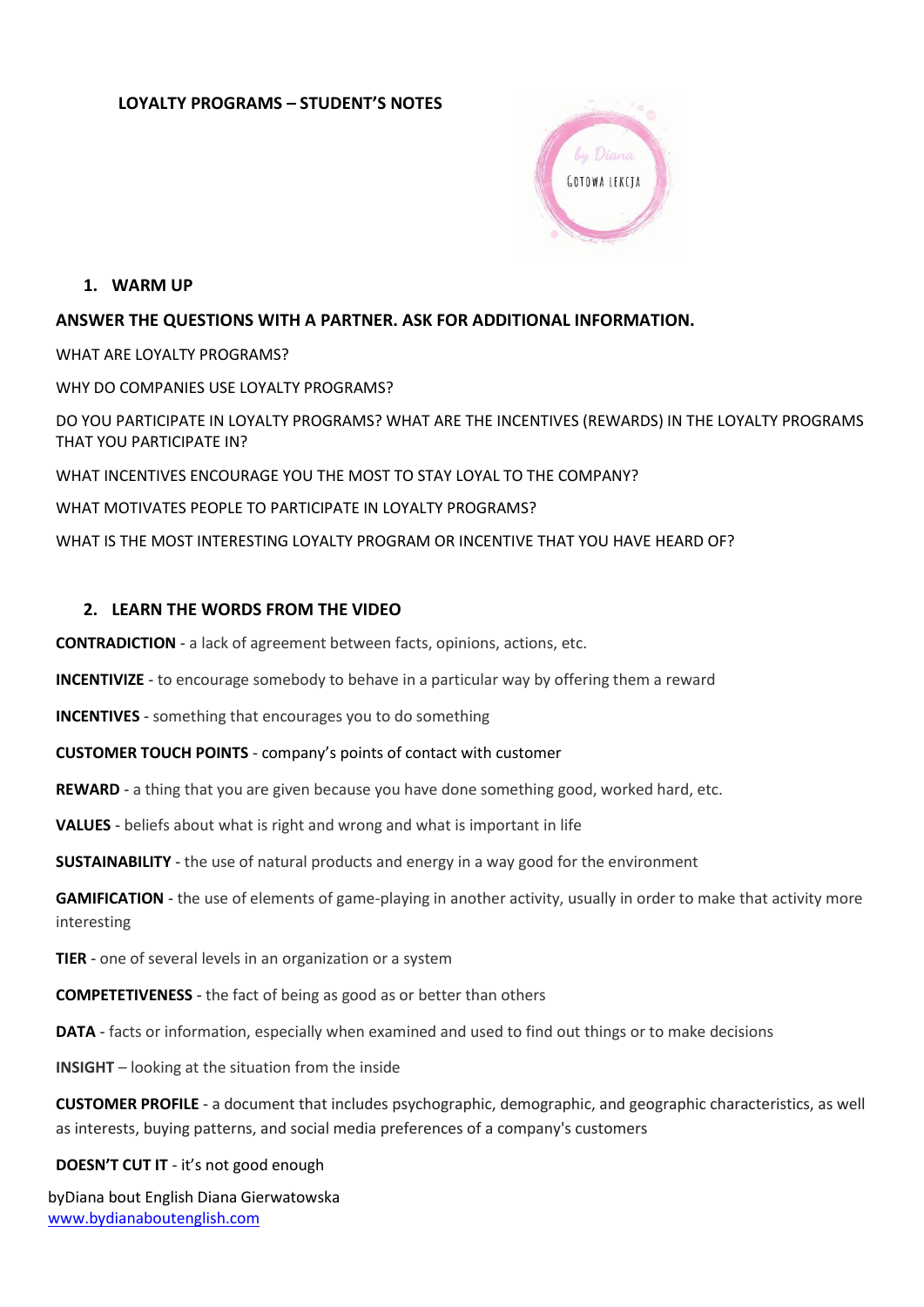### **3. USE THE QUIZLET BELOW TO PRACTISE VOCABULARY FROM THE VIDEO**

<https://quizlet.com/pl/512978508/gotowa-lekcja-loyalty-programs-flash-cards/?new>

#### **4. COMPLETE THE SENTENCES WITH THE WORDS GIVEN BELOW.**

#### **(DATA, VALUES, INSIGHT, CONTRADICTION, INCENTIVE, REWARD)**

- 1. I hope you have gained some .........................into the difficulties we faced.
- 2. It was thought that this would act as an.................................for couples to adopt older children.
- 3. The........................ for winning team was a golden medal.
- 4. His public speeches are in ...............................to his personal lifestyle.
- 5. We collected ........................... for 2 months.
- 6. We need to be led by our moral …………..……………

### **5. ANSWER THE QUESTIONS BELOW ACCORDING TO THEVIDEO**

#### **(READ THE QUESTIONS FIRST):**